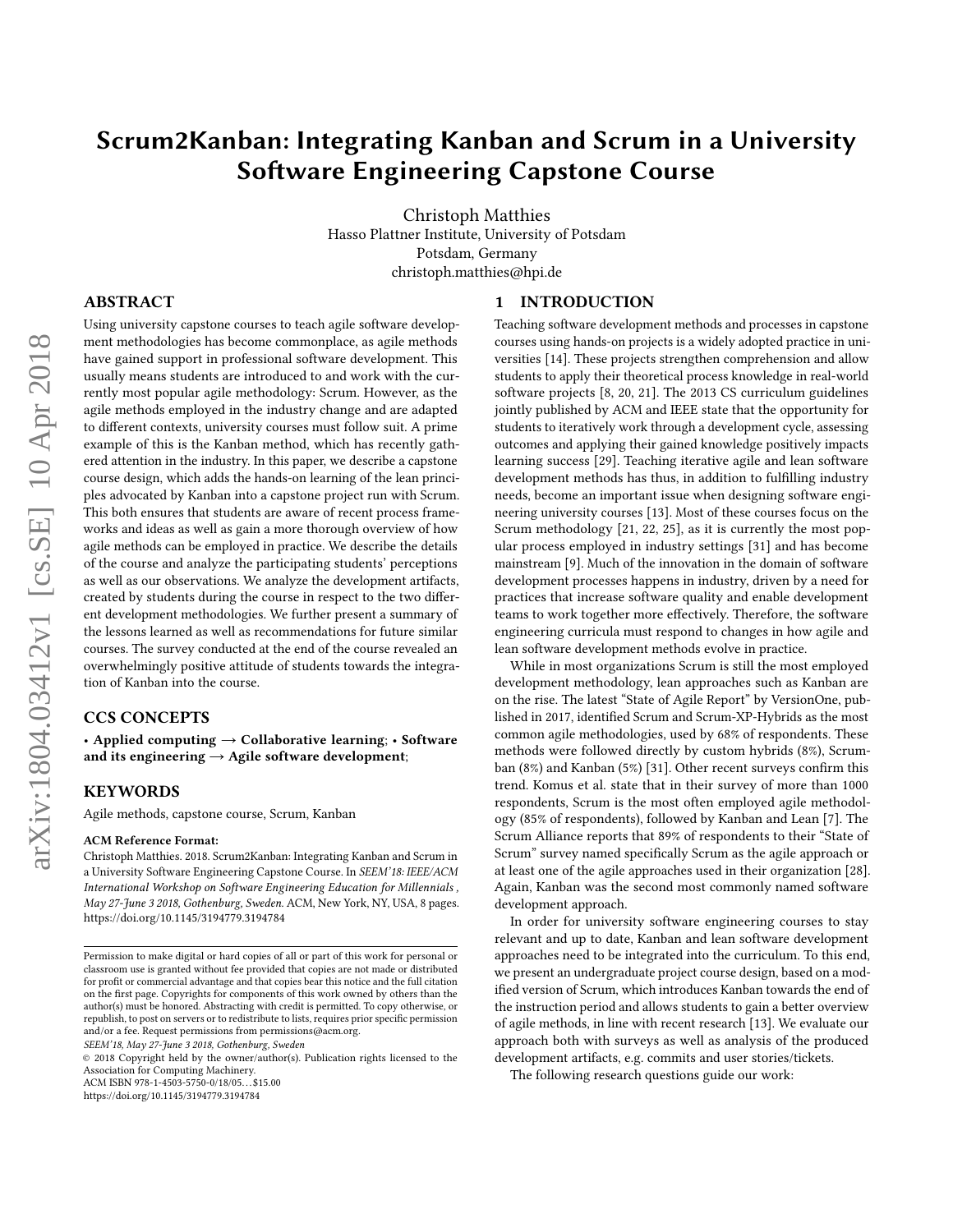- RQ1 How can the Kanban software development methodology be integrated into an agile hands-on undergraduate university software engineering course?
- RQ2 What are students' perceptions of Kanban practices and the proposed teaching approach?
- RQ3 Are students' perceptions reflected in the development artifacts that were produced while employing Kanban?
- RQ4 What influence does using Kanban have on the employed workflow during the course?

The rest of the paper is structured as follows: Section [2](#page-1-0) briefly introduces the agile methods Scrum and Kanban as well as possible hybrids employed in the industry. Section [3](#page-1-1) describes the course design and details the development process that is followed during the course. The following section, Section [4,](#page-3-0) describes how we evaluated the chosen teaching approach using surveys and analysis of development data. Section [5](#page-5-0) details related work in the research areas of teaching agile capstone courses and evaluating development processes. The last section, Section [6](#page-6-0) concludes and summarizes our findings.

#### <span id="page-1-0"></span>2 SCRUM, KANBAN AND HYBRIDS

Scrum as well as Kanban are agile software development methods. They focus on collaborative teamwork and explicitly acknowledge the importance of self-organization and empowerment of development teams [\[6\]](#page-7-13). Scrum is the more well-known of the two approaches and relies on an iterative and incremental development cycle, with the goal of producing an increment of potentially shippable software at the end of each "Sprint" iteration. It focuses on managing projects by introducing defined roles (e.g. Product Owner), meetings (e.g. Sprint Retrospective) as well as organizational and process artifacts [\[27\]](#page-7-14). The Kanban development method is inspired by the Toyota Production System [\[18\]](#page-7-15) and the principles of Lean manufacturing [\[33\]](#page-7-16). In contrast to Scrum, it is less descriptive and focuses on visualizing workflows using Kanban boards, limiting the work in progress and ensuring that work flow as fast as possible through the system by removing bottlenecks [\[6\]](#page-7-13).

Due to their different focuses, Scrum practices and Kanban principles can be combined, resulting in a development process often referred to as Scrumban [\[11\]](#page-7-17). In a study on the adoption of Scrum in enterprises Kapitsaki et al. identified the need for more studies that follow Scrum's adoption and its emerging variants, especially in combination with Kanban [\[5\]](#page-7-18). In a 2015 literature review on the topic of process models in practice Theocharis et al. state that hybrid approaches, including "traditional-agile" as well as "agile-agile" hybrids represent a common model of use [\[30\]](#page-7-19). They further state that in their set of 22 selected papers on process usage, only five provided quantitative data and call for more instruments for process tailoring and combination. A recent online study, performed in 2018 by Kuhrmann et al. on the characteristics of hybrid development approaches confirmed these findings. The authors state that among the 69 surveyed practitioners across Europe, hybrid development methods were widely used, regardless of company size or industry domain and were applied even in when company-wide policies for process use were present [\[10\]](#page-7-20). As such, teaching Kanban and its possibilities and combinations is vital for educating the next generation of well-rounded software engineers.

<span id="page-1-2"></span>

| <b>Learning target</b>                                     |
|------------------------------------------------------------|
| Experience with Kanban as well as Scrum and all of its     |
| artifacts and meetings                                     |
| Knowledge of how to scale Scrum over multiple collaborat-  |
| ing teams                                                  |
| Ability to use BDD and TDD where appropriate               |
| Confidence with branching and merging in a source code     |
| management (SCM) system                                    |
| Experienced the value of continuous integration (CI)       |
| Learned to critically self-assess one's own role in a team |
|                                                            |

Table 1: Overview of the main learning targets of the software engineering II course.

# <span id="page-1-1"></span>3 COURSE DESIGN

In order to answer our first research question (R[Q1](#page-0-0)) on how Kanban can be integrated in a university software engineering course, we describe an undergraduate capstone course design, which was developed over the last 4 years and was most recently taught in the winter semester of 2017/18. Its main focus is collaboration and selforganization in teams and in a team-of-teams using agile methods as well as modern software development best practices. The course emphasizes hands-on learning in a simulated real-world scenario, its main learning targets are summarized in Table [1.](#page-1-2) All students of the course, split into teams, jointly develop a single software system under an open-source license, hosted on the collaboration platform GitHub $^1$  $^1$ . Work in the project is accompanied by regular lectures as well as support by tutors (junior research assistants), who are present during students' team meetings. All materials and slides of the latest iteration of the course are available online<sup>[2](#page-1-4)</sup>. As the course is recommended for students in the last semester of undergraduate studies, students have already attended lectures on the fundamentals of software engineering. The Scrum method is employed in four sprint iterations in the beginning of the course, as its more descriptive nature and requirements for structure lend themselves to introducing agile concepts [\[13\]](#page-7-6). After students have gained experience with the employed technologies and have become familiar with their teams, the more dynamic Kanban method is employed. This shift in process introduces additional challenges and must be accompanied with tutoring of student teams as well extensive lectures.

#### 3.1 Course Schedule

The course described here is typically run in the winter semester with a length of 15 weeks. It features both traditional lectures, introducing students to agile methods and best practices, as well as stretches of project work and separate exercises, Table [2](#page-2-0) lists a typical schedule. Lectures (e.g. on Scrum and git) are more frequent towards the beginning of the course in order to prepare students for the hands-on project. Later lectures focus on tips and tricks, guest lectures from industry practitioners and introduce the Kanban method. During the project part of the course, students jointly

<span id="page-1-3"></span><sup>1</sup><https://github.com/>

<span id="page-1-4"></span> $^{2}$ <https://hpi.de/plattner/teaching/winter-term-201718/softwaretechnik-ii.html>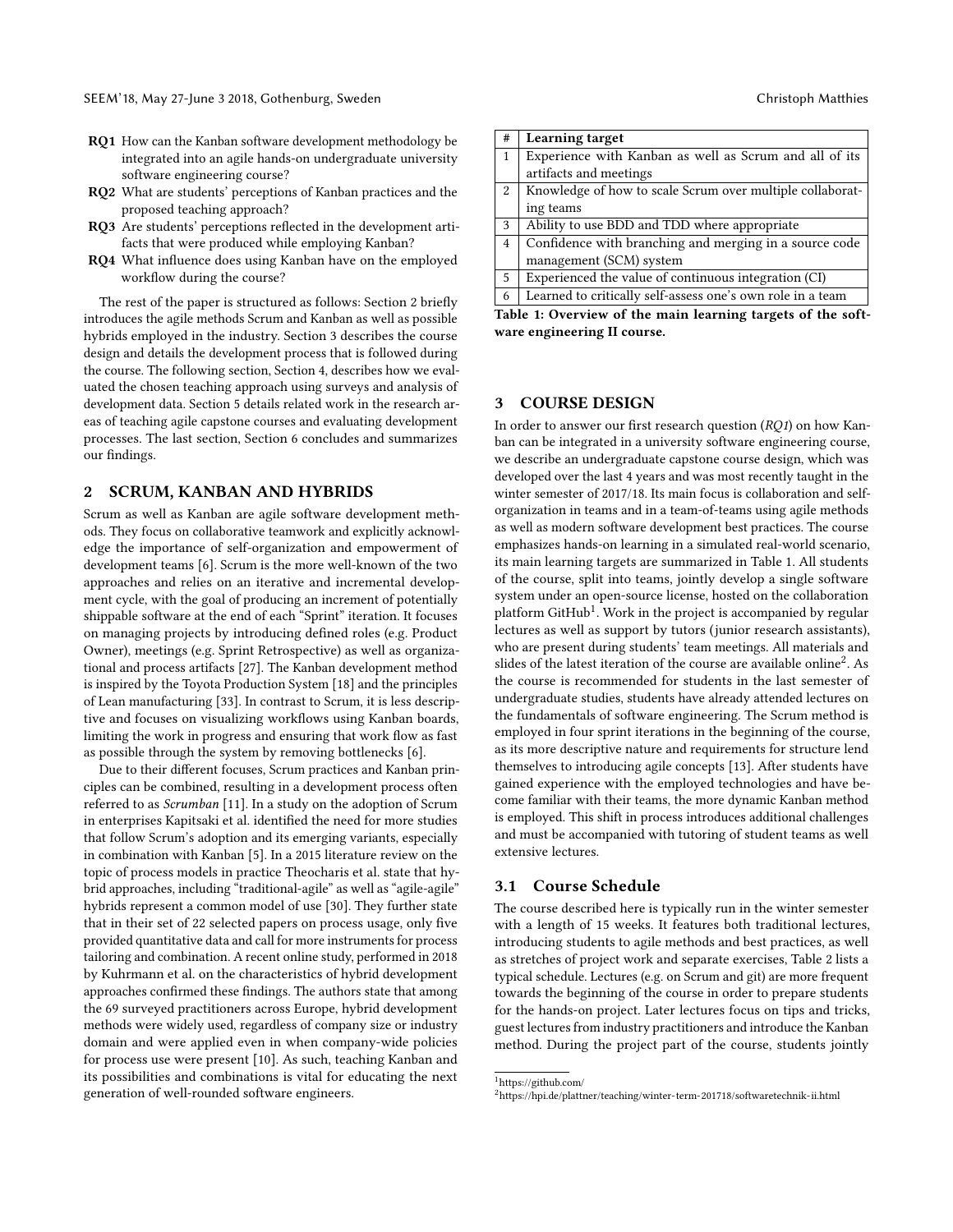<span id="page-2-0"></span>

| Week      | Project work              | <b>Lectures</b>              |
|-----------|---------------------------|------------------------------|
| 1         |                           | • Course introduction        |
|           |                           | • Technology tutorial        |
| $2 - 4$   | Introduction              | • Scrum methodology          |
|           | exercise                  | • LEGO exercise              |
|           |                           | • Software testing           |
|           |                           | • Git version control system |
| $5-6$     | Sprint 1                  |                              |
| $7 - 8$   | Sprint 2                  | • Code Reviews               |
|           |                           | • Deployment                 |
| $9 - 11$  | Sprint $3 &$              | • Scrum Tips                 |
|           | Interm. presentation      | • Guest Lecture              |
| $12 - 13$ | Sprint 4                  | • Guest lecture              |
|           |                           | • Lean Software and Kanban   |
| 14        | Kanban Week               |                              |
| 15        | <b>Final Presentation</b> | • Summary, exam preparation  |

Table 2: Course schedule. Project work is performed by students in their teams or individually on their own schedule.

develop a web-application using the Ruby on Rails framework<sup>[3](#page-2-1)</sup> in four Scrum sprints, followed by a week in which the Kanban method is practiced.

In order to allow students to get started with hands-on project work as fast as possible, two practical exercises are employed at the beginning of the course: A LEGO Scrum exercise and an automated programming tutorial.

After a lecture introducing the basics of Scrum, the roles, meetings and artifacts involved, a 90 minute "fast-track" Scrum simulation exercise is set. This sort of exercise, where LEGO is built in sprints of a few minutes each, has been shown to engage students, simulating the phases and difficulties of real software projects and advances student learning [\[19\]](#page-7-21).

Furthermore, an interactive programming exercise aims to familiarize students with the web application framework used in the following development project. The exercise, which students have 3 weeks to complete, involves an automated Continuous Integration (CI) server, which analyzes students' progress and assigns them new tasks through GitHub [\[16\]](#page-7-22). Students are thus introduced not only to the programming framework, but also all the other tools necessary, such as dependency managers, testing frameworks, editors and CI servers.

#### 3.2 Scrum Development Process

During the four sprints of the project, a version of the Scrum process, adapted to the time constraints of students is employed, see Figure [1.](#page-2-2) Participants form self-teams of 5 to 8 members, each with their own Product Owner (PO) and a Scrum Master (SM), roles which are also performed by students. All other students are developers. During each week of the course, students are expected to spend 8 hours of work time, including lectures and team meetings. Due to these time constraints, daily Scrum stand-up meetings are replaced by weekly versions.

<span id="page-2-2"></span>

Figure 1: Overview of the modified Scrum process (top, grey) and the integration of Kanban (bottom, colored) used in our software engineering course.

For every sprint, a Scrum planning, sprint review, retrospective as well as a weekly stand-up meeting is organized by the students. These meetings are held in the presence of a tutor, who is able to answer questions and provide guidance and advice, if needed. In order to elicit the initial requirements for the system to be developed during the project, the POs meet with a member of the teaching staff, the customer. Guided by an instructor, taking the role of "chief PO", the product backlog is filled with user stories. The Product Owners then present the product vision to their teams and the first Sprint is started. During the middle of the project, the POs hold an intermediate presentation, detailing the current status of the software to the entire course as well as external stakeholders that will use the software.

#### 3.3 Kanban Development Process

Kanban is considered, relatively speaking, less prescriptive and more adaptive than Scrum, meaning there are fewer rules to follow [\[6\]](#page-7-13). This means Kanban introduction and teaching is better suited when students have already acquired an understanding of agile concepts and can interpret and adapt the process according to their needs and context. Therefore, in order to improve the learning of Kanban, it is advisable to introduce the method after the students have already gained experience with Scrum during the project [\[13\]](#page-7-6). In fact, Kanban users are expected to experiment with and continually improve their process in order to customize it to their environment, a task that is beyond simple application of learned methods and practices [\[13,](#page-7-6) [17\]](#page-7-23). While it can be argued that systems should be stable, i.e. a development process in a team that has a long history, before a new process is introduced, Kanban can also provide mechanisms to achieve the needed stabilization by focusing on throughput [\[24\]](#page-7-24).

Towards the end of the course, after students have become familiar with Scrum and their teams, i.e. the norming or performing stages of group development [\[4\]](#page-7-25), the ideas of Lean Software development and Kanban are introduced in a lecture, see Table [2.](#page-2-0) Kanban boards and the concepts of visualizing workflow and limiting work in progress (WIP) through WIP limits are presented in detail. students

<span id="page-2-1"></span><sup>3</sup><http://rubyonrails.org/>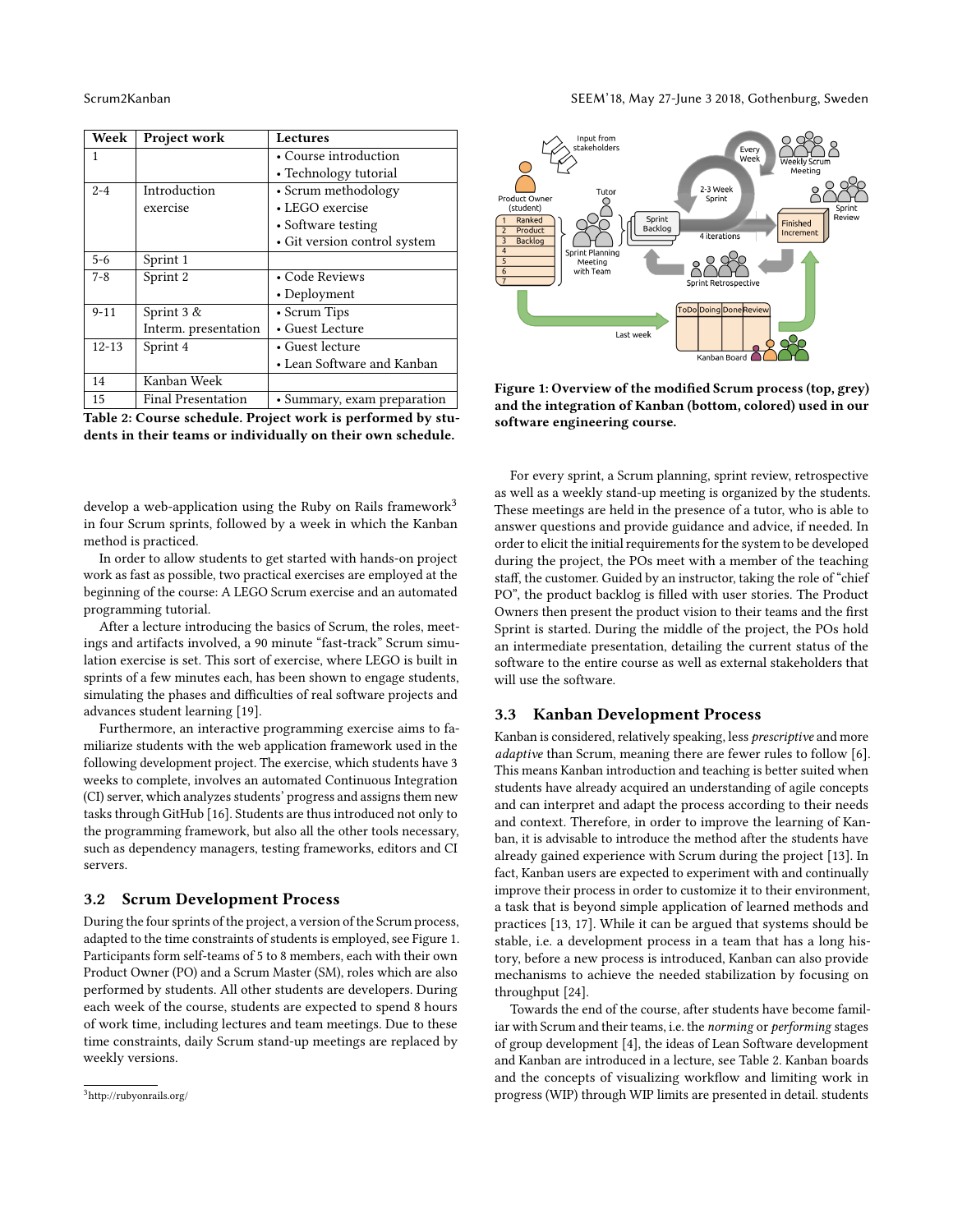discuss the advantages and drawbacks of the method, compared to Scrum and other processes they previously experienced. The course attendees are then encouraged to try out these new ideas in their project by employing Kanban for the last week to 10 days of the project, instead of a last Scrum sprint, see Figure [1.](#page-2-2) Kanban introduction is furthermore most suited towards the end of the course, due to the natural way of how work is performed near the deadline of the project. As the course end and the date of the final presentation are known in advance, students' focus in the last few project weeks traditionally shifts from a "feature implementation" to a "bug fixing and polishing" mode, in order to deliver a usable project that can be presented. This work mode entails dynamic and often changing new requirements handed to the developers by the Product Owners, as bugs are fixed, new ones are uncovered, and the software is made ready for presentation. Therefore, the concept of a Sprint iteration, at the beginning of which the set of user stories to work on are decided and which is shielded from interference for the duration of the sprint, is not ideal. By employing Kanban, students are allowed to finish up their project using an agile methodology that can adapt to their requirements.

#### <span id="page-3-0"></span>4 EVALUATION

To understand students' perceptions of Kanban practices and to analyse whether the introduction of a new methodology successfully changed the workflow, we performed two types of evaluations: A survey at the very end of the course (before grades were announced) and an comparative analysis of the development artifacts produced during Kanban and Scrum project work.

#### 4.1 Survey

We conducted a voluntary, anonymous online survey among all participants of the 2016/17 installment of the course. The survey of 11 questions focused on students' perceptions of Kanban practices, the biggest advantages and drawbacks and adaptations to the workflow that were performed. All questions of the survey are listed in Table [3.](#page-3-1)

Of the 22 attendees of the course, 18 (17 men, one woman) participated in the survey. In addition to questions that could be answered on a 5-point Likert scale (1: strong no, 2: no, 3: neutral, 4: yes, 5: strong yes), the survey included free text questions as well as a question featuring multiple choice options. They survey could be submitted without all questions being answered. However, all Likert-scale questions were answered by all participants. An overview of the answers to these questions is presented in Table [4.](#page-3-2)

Overall, students showed positive attitudes towards the inclusion of Kanban in the course. Both questions regarding the use of Kanban (questions 1a, 1b) were answered, on average, positively, with mean values of 4.08 and 3.75 respectively. Students stated that they had adapted their workflows for Kanban (question 2). It is encouraging that students were enthusiastic about including Kanban in the next iteration of the course as well (question 6). The only question, where answer mean as well as 10% trimmed mean were close not positive, see Figure [2,](#page-4-0) was on the topic of additional lectures (question 7). This is somewhat expected, due the the different learning styles of students, with some enjoying self-study and others more guidance through lectures.

<span id="page-3-1"></span>

| #  | Type      | <b>Question Text</b>                             |
|----|-----------|--------------------------------------------------|
| 1a | 5-point   | Was the Kanban week at project end more use-     |
|    | scale     | ful and productive then a last week of Scrum?    |
| 1b | 5-point   | Did the Kanban week at project end offer a good  |
|    | scale     | insight into other agile development methods?    |
| 2  | 5-point   | Did you have to adapt your workflow for the      |
|    | scale     | Kanban week?                                     |
| 3a | free text | What were the biggest advantages of using Kan-   |
|    |           | ban in your team?                                |
| 3a | free text | What were the biggest disadvantages of using     |
|    |           | Kanban in your team?                             |
| 4  | choice    | How did user stories change from using Scrum     |
|    |           | to Kanban?                                       |
| 5a | free text | In the next iteration of the course, how long    |
|    |           | should Kanban be used?                           |
| 5b | free text | In the next iteration of the course, when should |
|    |           | Kanban be employed (e.g. in the beginning)?      |
| 6  | 5-point   | Would you recommend using Kanban to the          |
|    | scale     | participants of next year's course?              |
| 7  | 5-point   | Should there have been an additional lecture     |
|    | scale     | concerning Kanban?                               |
| 8  | free text | Own feedback, e.g. on best practices to be fol-  |
|    |           | lowed for the next course?                       |

Table 3: Questions of the student survey performed at the end of the software engineering course.

<span id="page-3-2"></span>

| #              | Question       | Mean | Std. | 10%   | Med- | Range |
|----------------|----------------|------|------|-------|------|-------|
|                | <b>Topic</b>   |      | Dev. | Trim. | ian  |       |
|                |                |      |      | Mean  |      |       |
| 1a             | Kanban week    | 4.08 | 1.38 | 4.30  | 5.00 | 4.00  |
|                | preferred      |      |      |       |      |       |
|                | over another   |      |      |       |      |       |
|                | Scrum week?    |      |      |       |      |       |
| 1b             | Kanban<br>of-  | 3.75 | 1.29 | 3.90  | 4.00 | 4.00  |
|                | fered insight  |      |      |       |      |       |
|                | agile<br>into  |      |      |       |      |       |
|                | methods?       |      |      |       |      |       |
| $\overline{2}$ | Was the work-  | 3.83 | 1.11 | 4.00  | 4.00 | 4.00  |
|                | flow adapted?  |      |      |       |      |       |
| 6              | Recommended    | 4.33 | 0.98 | 4.50  | 5.00 | 3.00  |
|                | for next year? |      |      |       |      |       |
| 7              | Additional     | 3.42 | 1.08 | 3.40  | 4.00 | 3.00  |
|                | lecture<br>on  |      |      |       |      |       |
|                | Kanban?        |      |      |       |      |       |

Table 4: Summarized answers of participants to the 5-point Likert scale questions of the survey. Answer possibilities: 1 (strong no), 2 (no), 3 (neutral), 4 (yes) 5 (strong yes).

The free text answers to questions 3a and 3b were manually tagged with the topics they included, the set of topics was iteratively refined after every question was processed. The results of these two questions are summarized in Figure [3.](#page-4-1)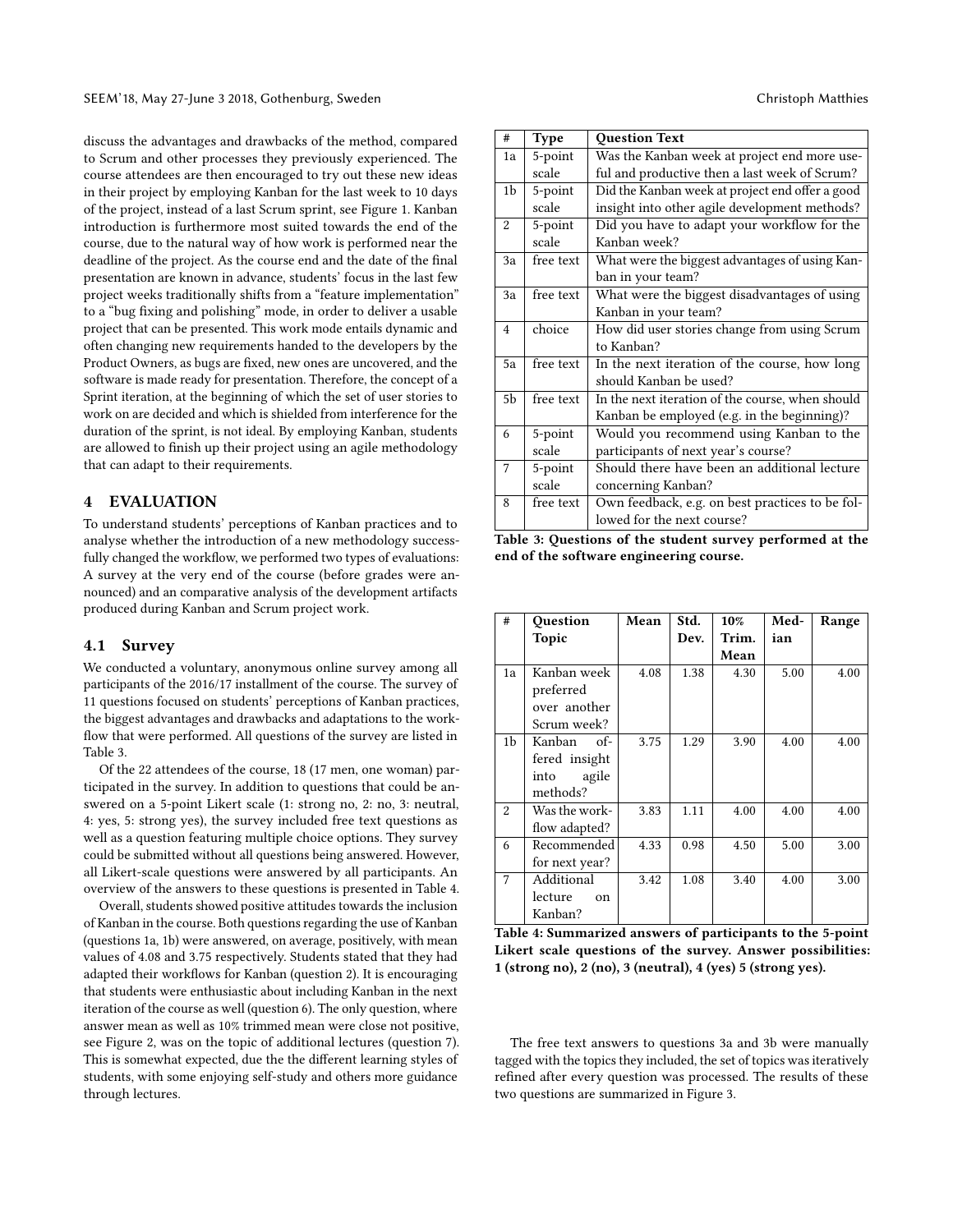<span id="page-4-0"></span>

Figure 2: Boxplot of answers to questions 1a, 1b, 2, 6 and 7. Center lines show the medians, box limits indicate the 25th and 75th percentiles, whiskers extend 1.5 times the interquartile range from the 25th and 75th percentiles, outliers are represented by dots.

<span id="page-4-1"></span>

Figure 3: Topics of survey participants' answers to free text questions #3a and #3b, concerning the perceived advantages (top, N=11) and drawbacks (bottom, N=9) of using Kanban. An answer could contain multiple topics.

Concerning the perceived advantages of applying the Kanban method (question 3a, 3b), students most often mentioned the topics of efficiency and autonomy, concepts close to Lean Software's principles of eliminating waste and empowering the team [\[23\]](#page-7-26). The main drawbacks of Kanban as described by students in question 3b, were only working on small user stories (in favor of larger ones which were neglected) and uneven task distribution. Working mostly on small user stories can be seen as a consequence of autonomy, with developers choosing to work on small issues that can be finished quickly, instead of tackling large problems. Uneven task distribution is an ongoing challenge in self-organizing teams, which might be addressed in future by more thorough coaching of Scrum Masters and tutors to pay attention to this topic.

The main artifacts that developers and Product Owners use and communicate with, both in Kanban and Scrum, are user stories. Question 4 of the survey elicited how user stories changed from Scrum to Kanban. The multiple choice answer possibilities as well as a summary of answers are presented in Figure [4.](#page-4-2)

<span id="page-4-2"></span>

<span id="page-4-3"></span>Figure 4: Answers of participants to survey question #4, concerning attributes of user stories when using Kanban compared to Scrum. N=12.

| Preferred length of Kanban practice |                                |  |  |  |  |  |
|-------------------------------------|--------------------------------|--|--|--|--|--|
|                                     | 1 week   1-2 weeks   > 2 weeks |  |  |  |  |  |
|                                     |                                |  |  |  |  |  |

| Preferred time for Kanban practice                      |  |  |  |  |  |
|---------------------------------------------------------|--|--|--|--|--|
| End of the project $\vert$ In the middle of the project |  |  |  |  |  |
|                                                         |  |  |  |  |  |

Table 5: Summarized answers of students to the free text questions #5a and #5b concerning when and how long Kanban should be employed during the course. N=10.

As expected for Kanban usage at the end of a project, students classified the user stories that they wrote and worked on as shorter and more bug-oriented than they had previously been using Scrum. However, students also noted that user stories during Kanban contained more detailed requirements, in terms of acceptance criteria, a good attribute when trying to move tickets through the Kanban board as fast as possible. Concerning the best time for introducing Kanban in the course, students overwhelmingly agreed with our decision to employ Kanban towards the end of the project for a week, see Table [5.](#page-4-3)

The last question on the survey, question 8, asked for feedback on best practices to be followed for the next course iteration in the form of free text. This more reflective answer was only answered by 5 participants. However, the answers revealed areas that should be improved in future. Students pointed out that merges were painful and that they lacked a thorough understanding of merge strategies (3 mentions) as well as that instructors should focus on strategies of dealing with errors in others work and should highlight the importance of self-reliance (both 2 mentions). These are areas that will be addressed in future lectures and guest lectures by industry practitioners.

In summary, the survey revealed positive student attitudes towards the teaching approach of a shift from Scrum to Kanban at the end of the project work  $(RQ2)$ , recommending the method to participants of the next year's course. Students stated that they had adapted their workflow (RQ4), which was intended as part of the learning experience and had gained insights into another agile method. They agreed that Kanban was well suited for the end of the project (rather than the beginning or the middle) and independently identified the advantages of Kanban over Scrum.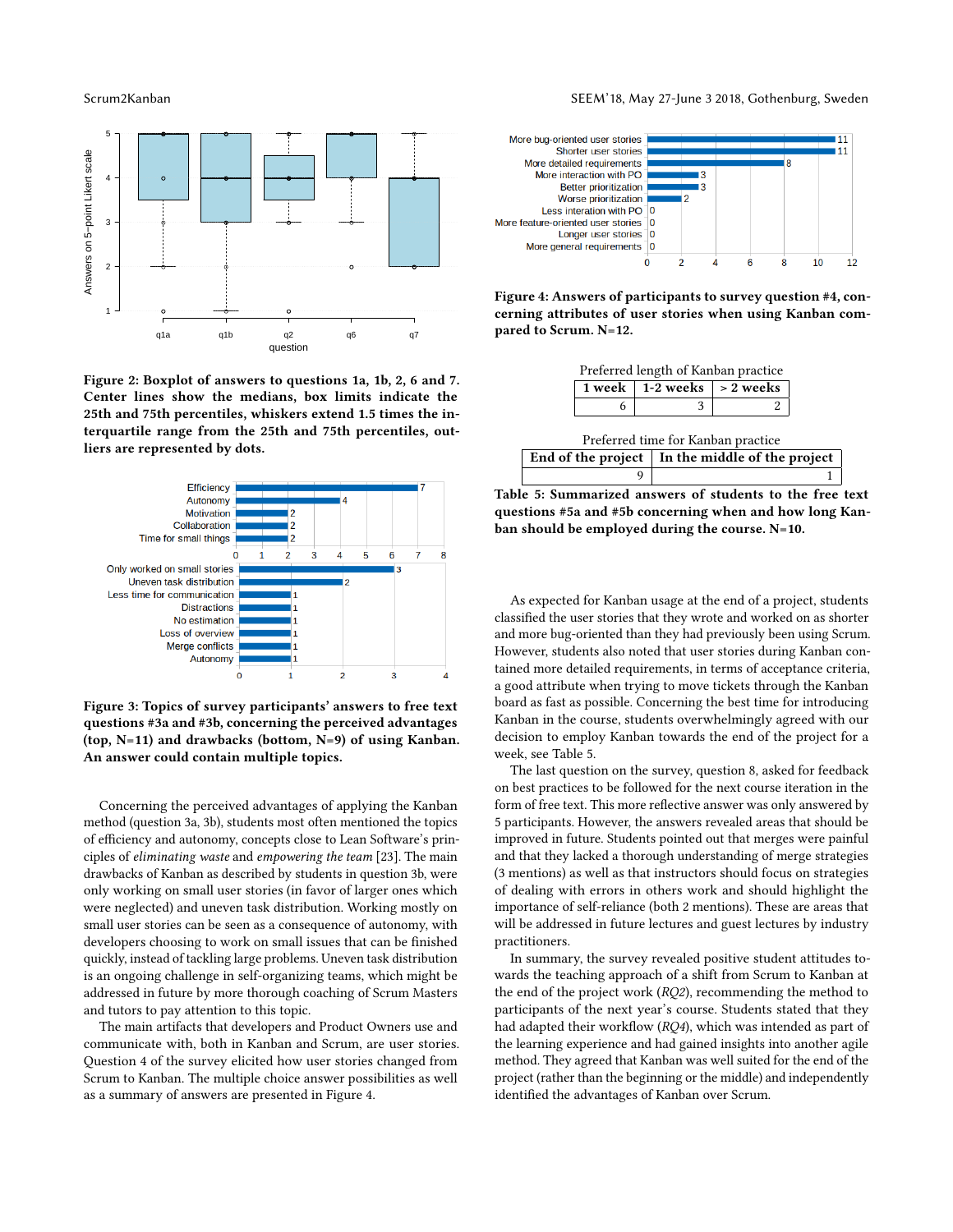SEEM'18, May 27-June 3 2018, Gothenburg, Sweden Christoph Matthies Christoph Matthies

## 4.2 Development Artifact Analysis

While surveys allow insights into the perceptions of students, they do not tell the whole story. It is unclear, solely from survey answers, whether e.g. the perceived change in user story attributes or change in workflow actually happened and how severe the change was. In order to answer questions such as these, we performed an analysis of the development artifacts produced by course participants during Scrum and Kanban usage (RQ3). All main development activity around producing code and user stories, as tickets in an issue tracker, happened on GitHub, where the project was hosted. The service features comprehensive APIs<sup>[4](#page-5-1)</sup>, that allow querying both the issue tracker as well as the git version control system. For every development iteration, i.e. Sprints 1 to 4 as well as the Kanban week, all created user stories as well as commits were extracted and analyzed. Using this data, both the assumptions of learning success as well as the perceptions of students could be tested. Students' perception of shorter user stories while practicing Kanban is reflected in the data. While mean title length did not change significantly, the mean text body length of user stories was lower in the Kanban week, than in previous sprints, see top of Table [6.](#page-6-1) The dynamic interactivity with user stories on a Kanban board is reflected in the fact that in the Kanban week only 68.8% of user stories were created by POs, compared to much higher numbers in the Scrum Sprints, see bottom of Table [6.](#page-6-1)

However, the analysis also revealed that the uneven task distribution, mentioned by students in the survey, was also not fixed by employing Kanban: The number of unique assignees that worked on user stories did not significantly change and not all developers (19) were assigned a user story. The more dynamic nature and focus on throughput of Kanban was also apparent in analyses concerning commits. While diff sizes of commits in the Kanban week did not differ from those of previous Scrum Sprints (see top of Table [7\)](#page-6-2), many more commits overall were made (see bottom of Table [7\)](#page-6-2). Students' call for a more thorough introductions to helpful merge strategies is strengthened by the fact that the mean amount of merge commits almost tripled (from 51.5 to 142) from the last Scrum Sprint to the Kanban week.

The collection and evaluation of students' development data allowed another dimension of analysis, in addition to proven surveys. Development artifacts such as tickets and commits are necessarily produced during regular development activity and represent information on the executed process and possible adaptations to changes in development processes. This is especially relevant when comparing this tool to surveys, where not every participant of the course fills out the survey. However, almost every participant produces artifacts (and students that do not produce any are also of interest to educators). By comparing perceptions of students to what actually happened during the course, as read from development data, insights into those areas of the course that need improvement the most can be gained, e.g. the focus on teaching effective merge strategies. Using development data, supporting surveys, we were able to improve our assumptions on how students adapt their workflow when employing Kanban.

#### <span id="page-5-0"></span>5 RELATED WORK

Related work for this paper, in addition to research into agile methods and their application (see Section [2\)](#page-1-0) is found in the areas of research into how these methods can be taught in education as well as the domain of development process assessment.

#### 5.1 Teaching Agile Capstone Courses

Many of the challenges in software development that agile approaches address are also found in the domain of student learning: complexity (introduction of entirely new concepts), under-defined problems (students are not familiar with problem space), time-boxed development with frequent team meetings (semesters and regular lectures), and inevitable change (applying new knowledge). Scrum can be viewed not only a software development method, but also as a general learning strategy [\[32\]](#page-7-27). Therefore, educating university students on agile processes using capstone courses, where these strategies can be applied first-hand, seems like a natural fit. In a literature review in 2015, Mahnič identified 23 primary studies on the topic of teaching Scrum in software engineering courses [\[14\]](#page-7-1). The author points out that all studies emphasized the need for Scrum to be taught taught using practical projects. Therefore, the usage of Scrum in capstone projects, requiring students to work in teams, was the most widely adopted strategy, described in seven studies [\[14\]](#page-7-1). More recent research in the context of agile capstone courses has focused on differences in Scrum usage between high and low performing teams, concluding that while the frequency of Scrum usage did not differ significantly, high performing teams applied Scrum practices more thoroughly [\[21\]](#page-7-4).

Most capstone courses previously described in literature focus on the Scrum methodology. A systematic literature review in 2013 by Ahmad et al. on the application of Kanban in software development identified 19 relevant primary studies. Of these, however, none dealt with educational issues [\[2\]](#page-7-28). The same authors later conducted a study on student perceptions towards the software factory as a learning environment, where they reported the use of Kanban boards [\[1\]](#page-7-29). Mahnič et al., having identified the gap in the existing literature on using Kanban in software engineering education, describe a course design similar to the one proposed here. The authors divided the student teams of their Bologna master's program course into two groups: one using Scrumban and the other Kanban. Students were encouraged to experiment with Kanban and Scrum practices and to search for improvements in their software development process by focusing on the average lead time [\[13\]](#page-7-6).

#### 5.2 Evaluating Development Processes

There has been an ongoing debate on the compared effectiveness of Scrum or Kanban usage. Lei et al., in a study from 2017, note that their literature review found a lack of statistical evidence on the topic [\[12\]](#page-7-30). Based on the six project management factors of the Project Management Body of Knowledge (PMBOK 4.0), the authors performed a survey with 35 respondents to evaluate Scrum and Kanban in industry. While Lei et al. point out that Kanban may be better suited for managing project schedules, they conclude that based on their results, both Scrum and Kanban lead to the development of successful projects [\[12\]](#page-7-30).

<span id="page-5-1"></span><sup>4</sup><https://developer.github.com/v3/>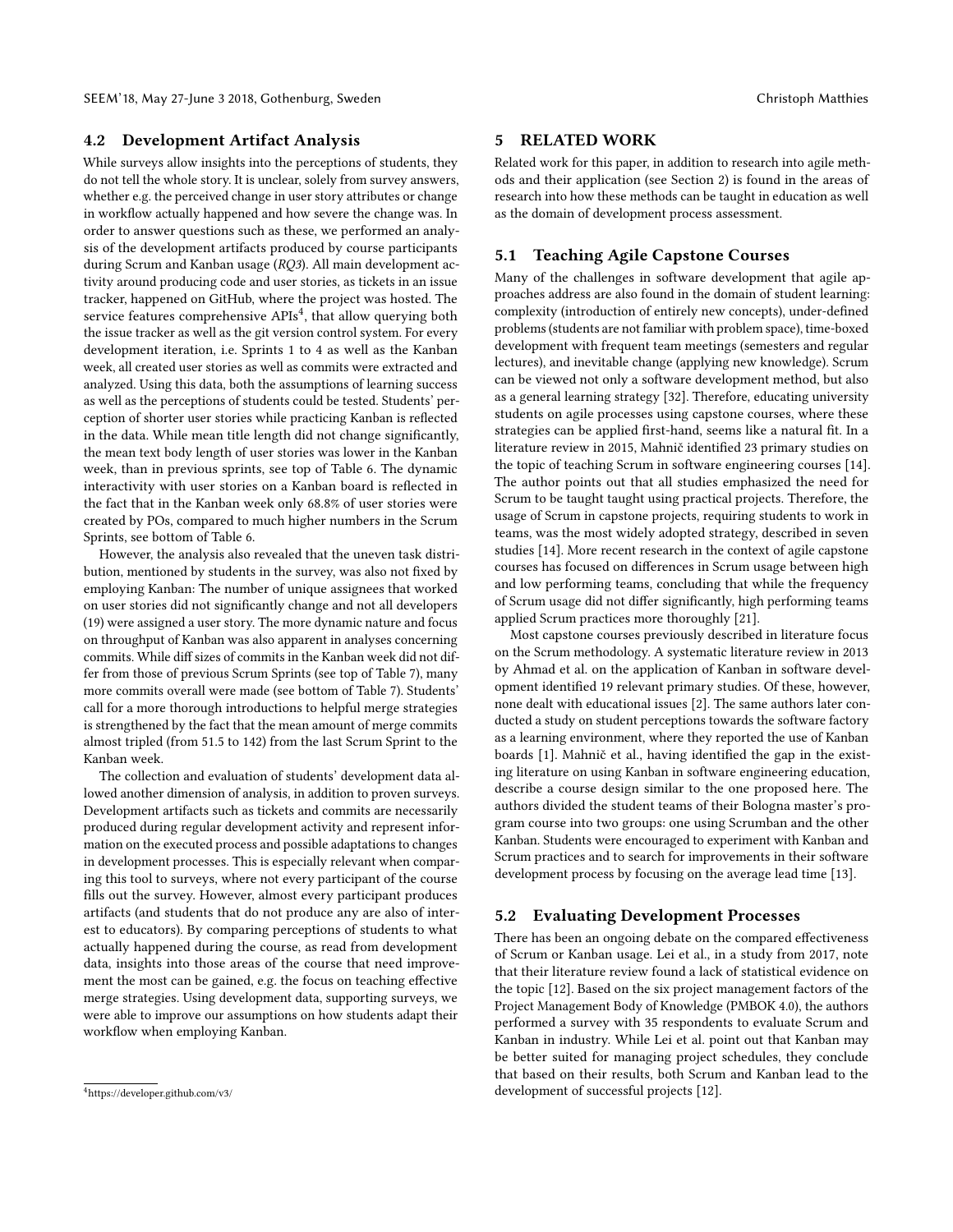<span id="page-6-1"></span>

|                  |          | Title length |       | Text body length |       | Comment count |        |      | Events count |        |      |              |                |
|------------------|----------|--------------|-------|------------------|-------|---------------|--------|------|--------------|--------|------|--------------|----------------|
| <b>Iteration</b> | # Issues | Mean         | Stdev | Median           | Mean  | Stdev         | Median | Mean | Stdev        | Median | Mean | <b>Stdev</b> | Median         |
| Sprint 1         | 10       | 45.7         | 12.2  | 46               | 630.4 | 487.3         | 526    | 1.5  | 2.59         |        | 21.2 | 3.5          | 21             |
| Sprint 2         | 17       | 45.9         | 14.7  | 45               | 889.1 | 501.8         | 713    | 2.2  | 2.96         |        | 23.5 | 10.5         | 21             |
| Sprint 3         | 31       | 38.2         | 13.6  | 35               | 804.7 | 405.9         | 768    | 1.5  | 1.86         |        | 18.2 | 9.5          | 17             |
| Sprint 4         | 31       | 48.1         | 17.5  | 44               | 617.5 | 513.1         | 504    | 0.4  | 0.92         |        | 13.6 | 5.4          | 12             |
| Kanban           | 32       | 34.8         | 17.2  | 30               | 315.7 | 367.4         | 221.5  | 1.2  | 1.77         |        | 7.7  | 3.6          | $\overline{ }$ |

| <b>Iteration</b> | Opened by PO | Closed by PO | Same person open/close | Unique assignees count |
|------------------|--------------|--------------|------------------------|------------------------|
| Sprint 1         | 100%         | 60.0%        | 50.0%                  |                        |
| Sprint 2         | 100%         | 29.4%        | 5.9%                   | 12                     |
| Sprint 3         | 87.1%        | 12.3%        | 12.9%                  | 18                     |
| Sprint 4         | 90.3%        | 41.9%        | 29.0%                  | 15                     |
| Kanban           | 68.8%        | 6.3%         | 9.4%                   | 16                     |

<span id="page-6-2"></span>Table 6: Summary of issues, i.e. user stories, by iteration. Events are all interactions with an issue, e.g. labeled, or assigned, except commenting on an issue.

|                  |      | Files changed per commit |              | Insertions per commit |        |       | Deletions per commit |        |       |
|------------------|------|--------------------------|--------------|-----------------------|--------|-------|----------------------|--------|-------|
| <b>Iteration</b> | Mean | Median                   | <b>Stdev</b> | Mean                  | Median | Stdev | Mean                 | Median | Stdev |
| Sprint 1         | 8.79 | 4                        | 15.5         | 109                   | 17     | 282   | 58                   |        | 200   |
| Sprint 2         | 4.33 | 3                        | 4.3          | 33                    | 14     | 65    | 29                   |        | 70    |
| Sprint 3         | 4.33 | $\Omega$                 | 7.5          | 139                   | 9      | 2004  | 323                  |        | 5952  |
| Sprint 4         | 4.43 | 3                        | 6.23         | 32                    | 10     | 72    | 26                   |        | 73    |
| Kanban           | 3.67 | $\Omega$                 | 4.47         | 37                    | 10     | 69    | 25                   |        | 50    |

|                  | Mean per week     |               |                      |                   |                  |  |  |  |  |  |  |  |
|------------------|-------------------|---------------|----------------------|-------------------|------------------|--|--|--|--|--|--|--|
| <b>Iteration</b> | Non-merge commits | Merge commits | <b>Files changed</b> | <b>Insertions</b> | <b>Deletions</b> |  |  |  |  |  |  |  |
| Sprint 1         | 46                | 4.5           | 400                  | 4948              | 2625             |  |  |  |  |  |  |  |
| Sprint 2         | 74                | 23.5          | 321                  | 2437              | 2153             |  |  |  |  |  |  |  |
| Sprint 3         | 124               | 49.3          | 549                  | 17580             | 122891           |  |  |  |  |  |  |  |
| Sprint 4         | 138               | 51.5          | 619                  | 4435              | 3664             |  |  |  |  |  |  |  |
| Kanban           | 289               | 142.0         | 1069                 | 10642             | 7320             |  |  |  |  |  |  |  |

Table 7: Commit statistics by iteration. Normalized by commit (top) and per week (bottom). Some iterations had different lengths.

In the domain of education, students' development processes are often evaluated in respect to the learning goals of the course. Mahnič notes capstone courses provide an opportunity to study student' perceptions of agile practices. He states that students behave similarly to young professionals in capstone courses, as these take place at the very end of their studies [\[14\]](#page-7-1).

Development processes in capstone courses are generally evaluated in only a few different ways:

- Using surveys on students' perceptions of their executed process and the value of different dimensions involved in the project [\[3\]](#page-7-31)
- Employing tutors that guide student teams and collect insights into teams [\[26\]](#page-7-32)
- Taking end of term exams [\[8\]](#page-7-2)
- Collecting and analysing the development artifacts produced during the course [\[15\]](#page-7-33)

#### <span id="page-6-0"></span>6 CONCLUSION

In this paper we introduce a university capstone software engineering course design, teaching agile methodologies and focusing on the hands-on practice of Scrum and Kanban. By first introducing the more prescriptive Scrum, with clearly defined meetings, roles and artifacts, students are free to experiment and get comfortable in their self-organized teams, while being able to rely on a given structure. Kanban can then be introduced to ease the inevitable phase of the project where the software is prepared for release while giving students a more thorough understanding of the agile landscape, beyond Scrum. Surveys at the end of the course revealed positive attitudes towards the course and the introduction of Kanban. Students stated that they endorsed the idea of using Kanban at the end of the course for a short period of time. An analysis of development data produced during the course, both during Scrum sprints as well as during Kanban application, corroborated the learning target of students having adapted their process to a new methodology.